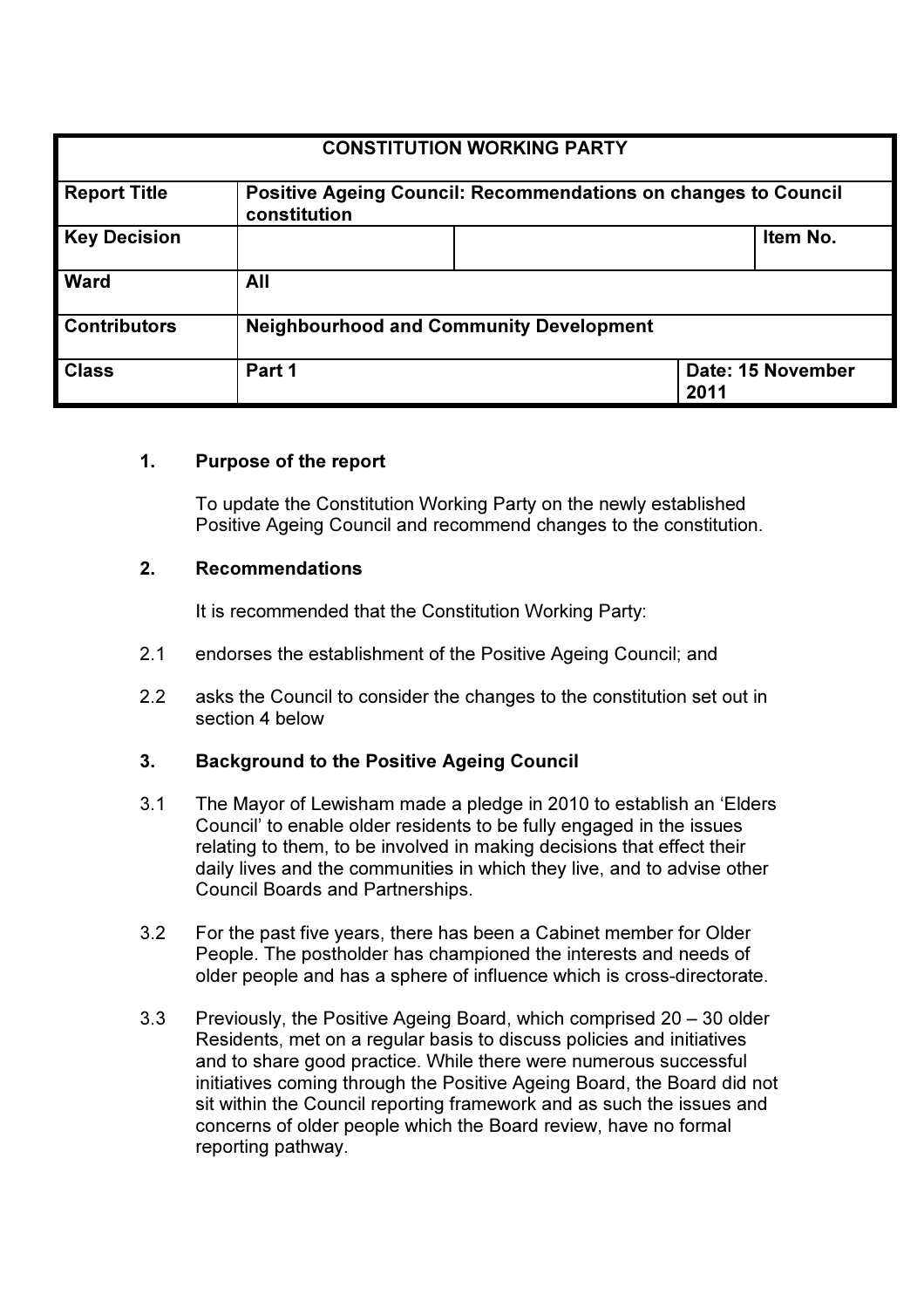- 3.4 The Cabinet Member for Older People and the Positive Ageing Board, along with Officers, spent some time researching options for what the Elders Council might look like. It was agreed that the term 'Positive Ageing Council' would better promote the energy and direction of the proposed Council than 'Elders Council'.
- 3.5 Two models for the Positive Ageing Council were presented to the Mayor at Mayor & Cabinet on 23 February 2011.
- 3.6 The first model was to set up a new democratically elected Positive Ageing Council of 18 residents aged 60 years or over, from each of the 18 wards, with regular elections.
- 3.7 The second model was a community-based Positive Ageing Council, where 4 meetings would be held per year, following the local assembly format, which would be open to any resident over the age of 60 to attend and give a view.
- 3.8 The Mayor agreed to implement the second model, a communitybased Positive Ageing Council, with a view to reviewing it in three years time.
- 3.9 The Mayor also noted that changes to the Council's Constitution would be required in order for the Positive Ageing Council to be formally recognised within the Council's reporting framework and agreed that the matter should be referred to the Constitution Working Group to consider the changes to the Constitution necessary to implement these arrangements.
- 3.10 The Positive Ageing Council was launched in May 2011 and has met again in September 2011.
- 3.11 The Positive Ageing Council operates as an open forum to debate and champion issues affecting older people in the Borough. It has identified priority issues and works in partnership to identify and implement solutions. The Positive Ageing Council is able to use similar tools for influencing local decisions as the assemblies i.e. the ability to refer matters to select committees and the power to take one motion per annum to the Mayor and Cabinet.
- 3.11 The previous Positive Ageing Board formed the new steering group for the Positive Ageing Council, alongside 8 new members drawn from the Council. They meet regularly to plan the agenda and oversee the actioning of items raised at meetings. Steering group members will represent the Positive Ageing Council by attending Council partnership boards and other forums as observers and feeding back on current issues to the meetings.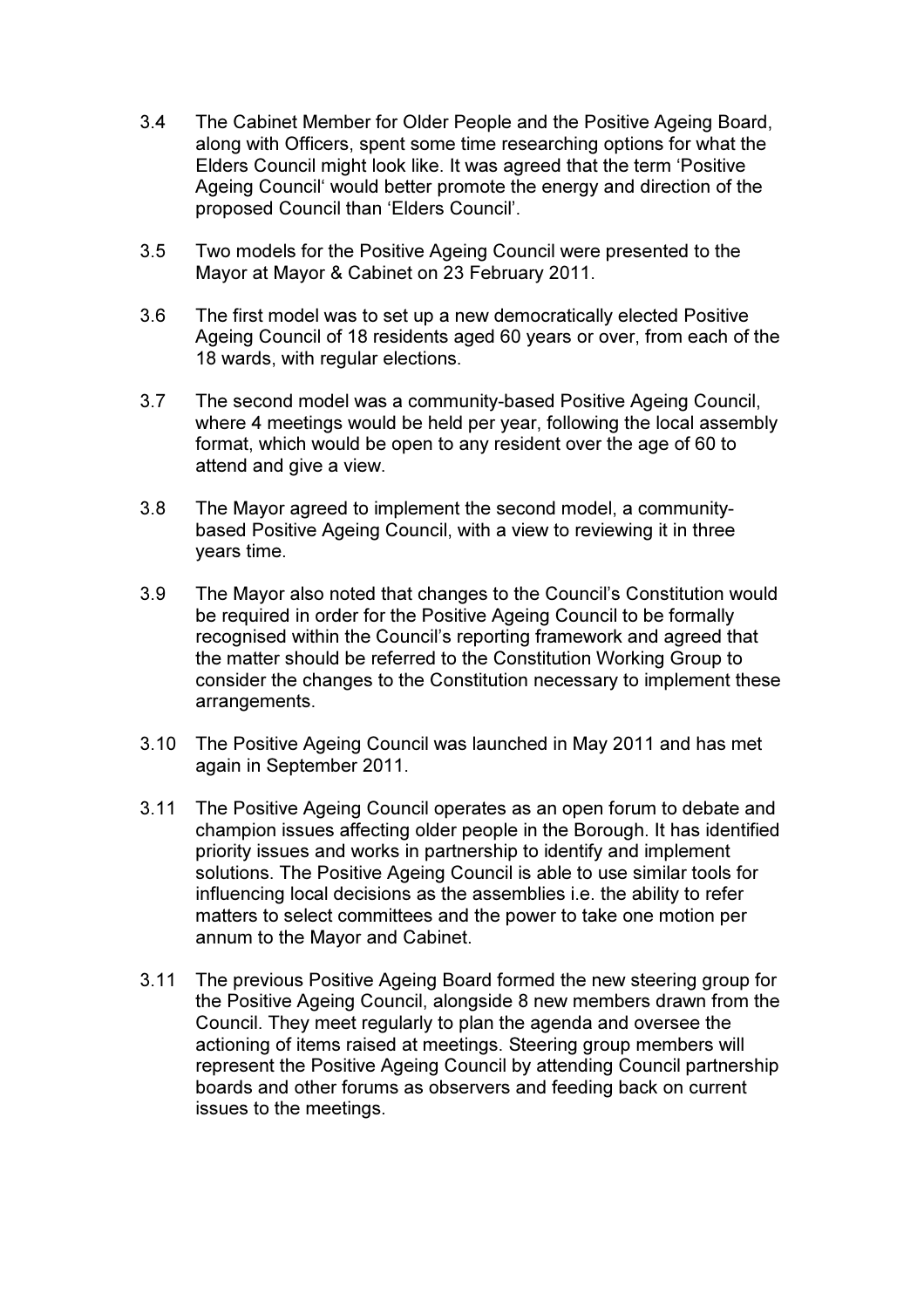# 4. Changes to the constitution

 Based on the approach outlined above the following changes to the Council's constitution are proposed, additional text marked in bold:

### 4.1 PART II ARTICLES Article 3 Citizens and the council Section 3.2 Citizens participation in Council decision making

 "For example, they may respond to consultation through the forward planning process, ask questions at Council Question Time, contribute to investigations by overview and scrutiny panels, participate in their local ward assembly, participate in the Positive Ageing Council, and take up one of the many statutory roles, such as becoming a school governor."

### 4.2 PART II ARTICLES

 Article 6: Overview and scrutiny Section 6.6 Roles common to select committees and the Business Panel (d) Community representation

Third bullet

To liaise with the Council's ward assemblies and Positive Ageing Council so that the local community might participate in the democratic process and where it considers it appropriate to seek the views of the ward assemblies and Positive Ageing Council on matters that affect or are likely to affect the local areas, including accepting items for the agenda of the appropriate select committee from ward assemblies and the Positive Ageing Council.

Fourth bullet

• To keep the Council's ward assemblies and Positive Ageing Council under review and to make recommendations to the Executive and/or Council as to how participation in the democratic process by local people can be enhanced.

#### 4.3 PART II ARTICLES Article 12: Ward Assemblies and Positive Ageing Council

 The Council has established a consultative network of eighteen ward assemblies. Though they are not decision making bodies, the ward assemblies are an important consultative mechanism and provide a conduit to the council and other pubic service providers through which the local community can identify and prioritise local issues. The Rules of Procedure at Part IV demonstrate how the views of the assemblies will be brought to the attention of the Council and the Executive.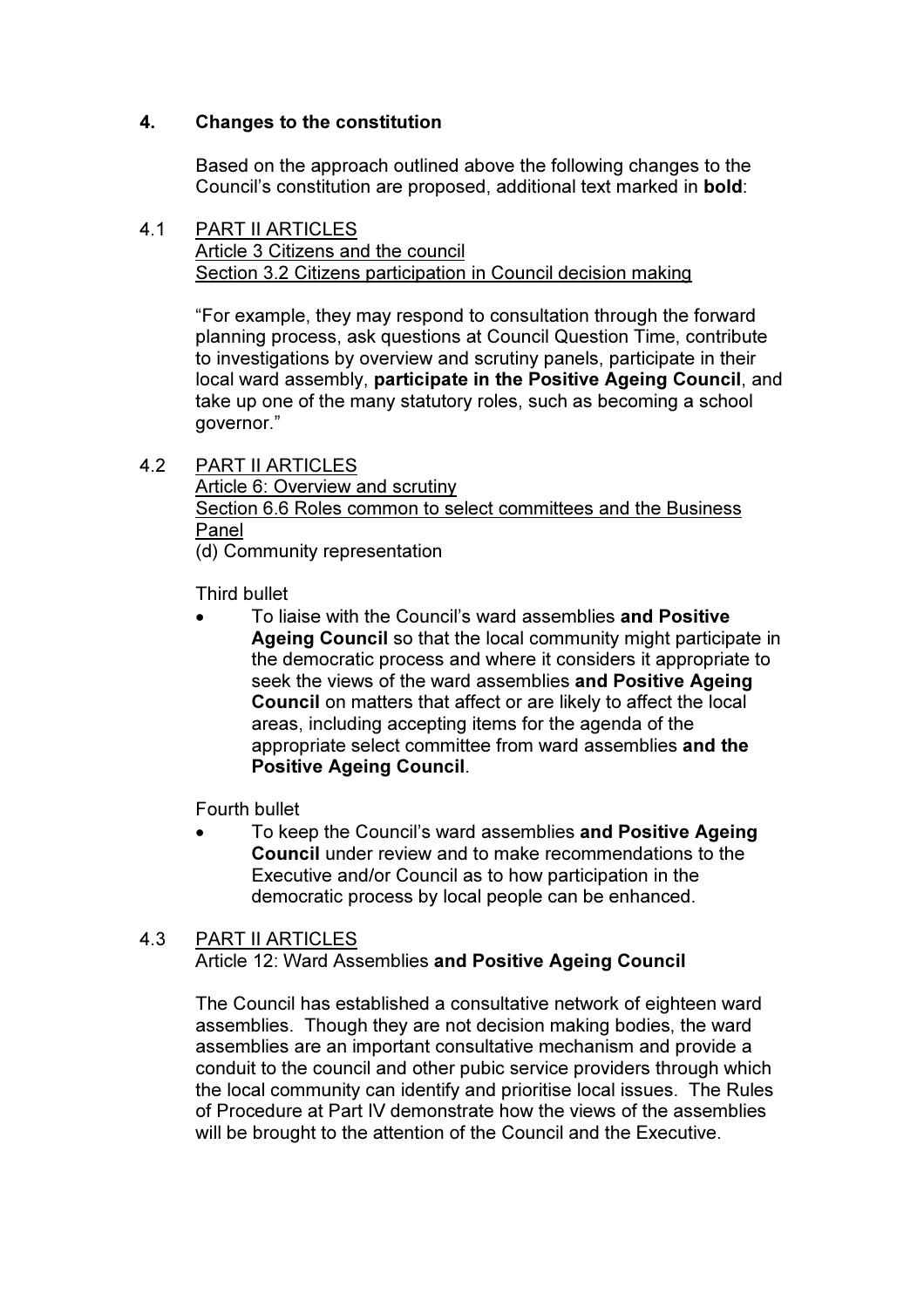The Council has established the Positive Ageing Council, which gives local residents over 60 years of age a forum within the Council structure for discussing issues relating to later life in the borough. Though they it is not a decision making body, the Positive Ageing Council is an important consultative mechanism and provide a conduit to the council and other pubic service providers through which older people can identify and prioritise issues. The Rules of Procedure at Part IV demonstrate how the views of the Positive Ageing Council will be brought to the attention of the Council and the Executive.

4.4 PART IV PROCEDURE RULES – STANDING ORDERS D Executive Procedure Rules 19 Who can put items on the agenda for a meeting of the Executive

 (new section:) Positive Ageing Council. Only one referral may be made by the Positive Ageing Council to the Mayor and Cabinet in any twelve month period, unless the Mayor agrees to the contrary.

# 7. Legal implications

 The Council is under a statutory requirement to produce and maintain a constitution under the provisions of Section 37 of the Local Government Act (2000), which must be available for public inspection. Changes to the constitution are a matter reserved for decision by the full Council. The Constitution Working Party was established to advise the Council on the operation of the constitution and when the Constitution Working Party has considered the proposals within this report its recommendations will be reported to Council for decision.

### 8. Crime and disorder implications

 There are no specific crime and disorder implications arising from this report.

### 9. Equalities implications

 There are no specific equalities implications arising from this report. However, the Positive Ageing Council will give people over 60 years of age a formal forum where they can actively become involved on issues of importance to older residents and enable them to contribute at a range of levels and influence decision-making processes.

#### 10. Financial implications

The annual cost of running the Positive Ageing Council are as follows: